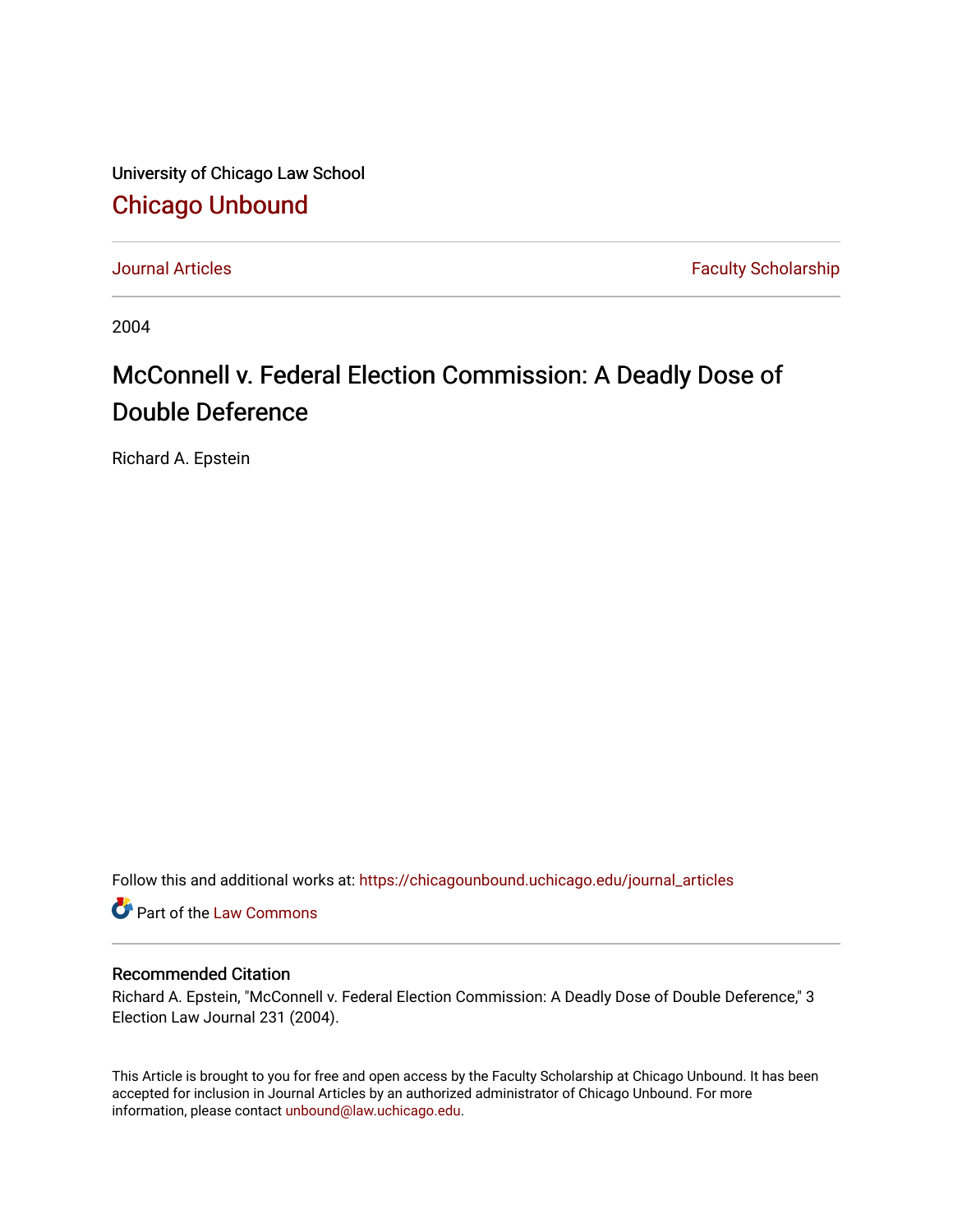## *McConnell v. Federal Election Commission*: A Deadly Dose of Double Deference

#### RICHARD A. EPSTEIN

THE RECENT Supreme Court decision in de McConnell v. Federal Election Commission<sup>1</sup> ul *McConnell v. Federal Election Commission*<sup>1</sup> marks yet another backward step in the march of constitutional law. As everyone already knows, the bottom line in *McConnell* was that Congress has a free hand to regulate what it perceives to be the pernicious influence of money on electoral politics. The control of corruption and the *appearance* of corruption in federal elections are both valid governmental interests. Armed with that vast insight, the five member majority upheld the two key provisions of the Bipartisan—read: Incumbent Protection—Campaign Reform Act (BCRA) that places limitations on the amount of soft-money contributions<sup>2</sup> to political parties and that limits the amount of advertising that may be done by and on behalf of political parties within 30 or 60 days of an election.<sup>3</sup> The BCRA contains some mind-numbing detail that promises to provide full employment to the next generation of election lawyers. But it takes far less ingenuity to see why this new and powerful system of direct regulation on speech deserved an instant and merciless repudiation by the Supreme Court. Elections count as among the most important and distinctive activities of any

democratic society. The dense network of regulations under the BCRA imposes a manifest limitation on the ability of individuals to speak for themselves or to contribute to the war chests of others who are prepared to speak on their behalf. The upshot is less political speech.

The key question in these cases is what justification Congress can offer on behalf of this massive regulatory system. The success or failure of that justificatory exercise depends critically on the level of scrutiny that the Court brings to the central provisions of the BCRA. Before *McConnell*, it appeared—past tense—as though constitutional scrutiny, like Gaul, was divided into three parts. The highest standard of strict scrutiny was routinely applied to political speech necessary for the preservation of democratic institutions. The "compelling state interest" test demanded the identification of an imperative social end coupled with the selection of means tightly calculated to achieve that end. Overregulation was a fatal constitutional infirmity. Next in the pecking order was intermediate scrutiny, which called, roughly speak-

Richard A. Epstein is James Parker Hall Distinguished Service Professor of Law, The University of Chicago, and Peter and Kirsten Bedford Senior Fellow, The Hoover Institution. I should like to thank Pamela Karlan for talking through some of these issues, and Eric Murphy for his usual stellar research asistance.

 $1$  124 S. Ct. 619 (2003).

<sup>2</sup> Under the Federal Election Campaign Act of 1976, contributions to parties were limited only if used for specific endorsements of particular candidates. Funds received within these limits are hard money. Under the BCRA, all contributions to national parties must be hard money, whatever they are to be used for, and the application of the federal restrictions to state and local parties is greatly expanded.

<sup>3</sup> Section 323(b).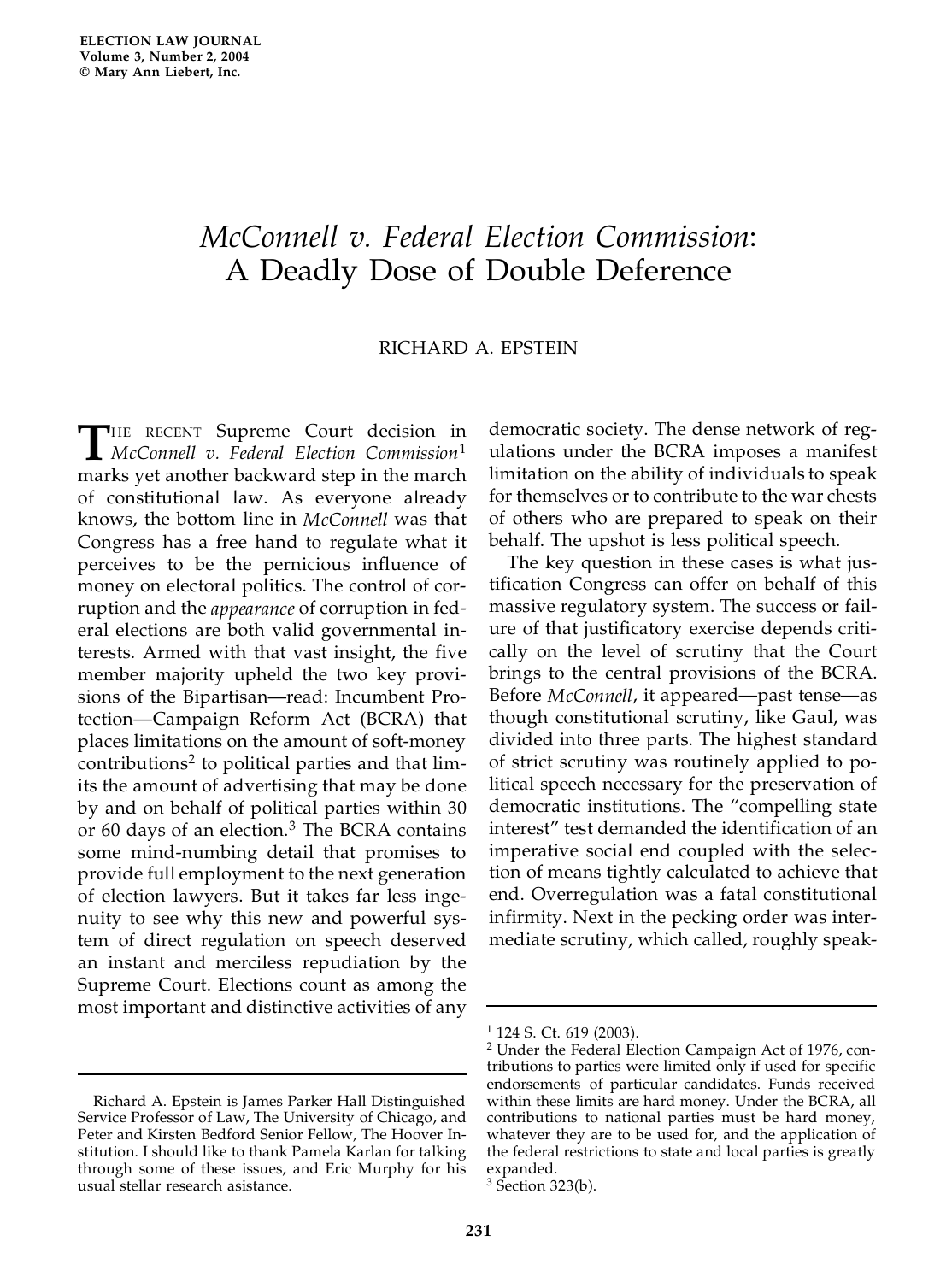ing, for a solid connection between important social ends selected and the means chosen to achieve them. Hence, this test leaves somewhat more "give" on both the ends and means dimensions of scrutiny. Last, and lamest, in the constitutional firmament was the (mis)named rational basis test, which routinely sustains economic regulation for which the state can supply a convenient fig leaf of respectability. Wrong arguments made with a straight face were sufficient to carry the day. Under traditional constitutional theory, strict in theory spelled fatal in fact; rational basis was the open sesame to constitutional vindication; and intermediate scrutiny created the occasional horse race. Huge portions of the constitutional struggle lay in the selection of the standard, not in the fine points of interpretation for any particular statute or clause.

The central challenge of mainstream constitutional theory was, and is, to explain why different levels of scrutiny were, and are, brought to different constitutional challenges. The constitutional text provides no clue to this enterprise. The commerce clause and the takings clause are not written in invisible ink. Similarly, the first amendment, at least as to political speech, and the equal protection clause, at least as to race, are not written in indelible ink. And whatever the comparative durability of different provisions, why bring different levels of scrutiny to different challenges made under the same constitutional provision? The single most important litmus test is, without question, the confidence that the Court shows toward the political processes of Congress and the states. When it thinks that all factions and interest groups are able to fend for themselves, the Court blesses the political process, and happily defers to legislative choices, piously noting the institutional limitations that preclude its second guessing the political branches of government. But when the Court perceives a flawed political process, in that it excludes or marginalizes certain groups, it will spring to action to nullify the imbalance. No one who has so much as glanced at the history of race relations in the United States prior to the Civil Rights Act of 1964 can deny the obvious appeal of linking rotten politics to heightened levels of constitutional review.

This simple insight, grossly misapplied, shores up the defense of the BRCA offered in self-conscious joint authorship between Justices Stevens and O'Connor, both of whom were, once, Republican appointments to the bench. Their decision starts out with a long lament of the corrupt influence money has on politics. Their joint decision treats the "sober minded" Elihu Root as the hero *du jour* for his progressive call to keep politics out of public life. They fear that the public will become quickly disillusioned with politics so long as powerful corporations, unions and individuals can use dollars to gain access to legislators. Congress (whose expertise in this area comes from constant practice) is regarded as capable of healing itself. To Justices Stevens and O'Connor, the BCRA does not simply edge over some imaginary constitutional bar. No, they believe it will stem the tide of influence that dominates the American political scheme, by plugging the loopholes under the original FECA.

There is something deeply troublesome about this whole scenario, which prompts the title to this short paper. The striking feature of the decision in *McConnell* is the thinness of its account of political life. The decision is content simply to announce that the record is "replete" with instances in which money has purchased access to the political scene. Justices Stevens and O'Connor treat the common practice of giving to both political parties as evidence of the sad truth that the donors care solely about access to key legislators and are indifferent to any larger ideological commitments of the candidates and public officials to whom they contribute their funds.<sup>4</sup> Missing from this account is any explanation as to why the rich and famous clamor for access to politicians in the first place. The simplest explanation for this lies in two simple facts. First, politicians have a good number of resources that they can sell to the highest bidder. Second, politicians have the means to extort resources from the individuals by threatening them with adverse legislation. The initial question, which is nowhere addressed in the Stevens/O'Connor opinion, is

<sup>4</sup> 124 S. Ct. at 649.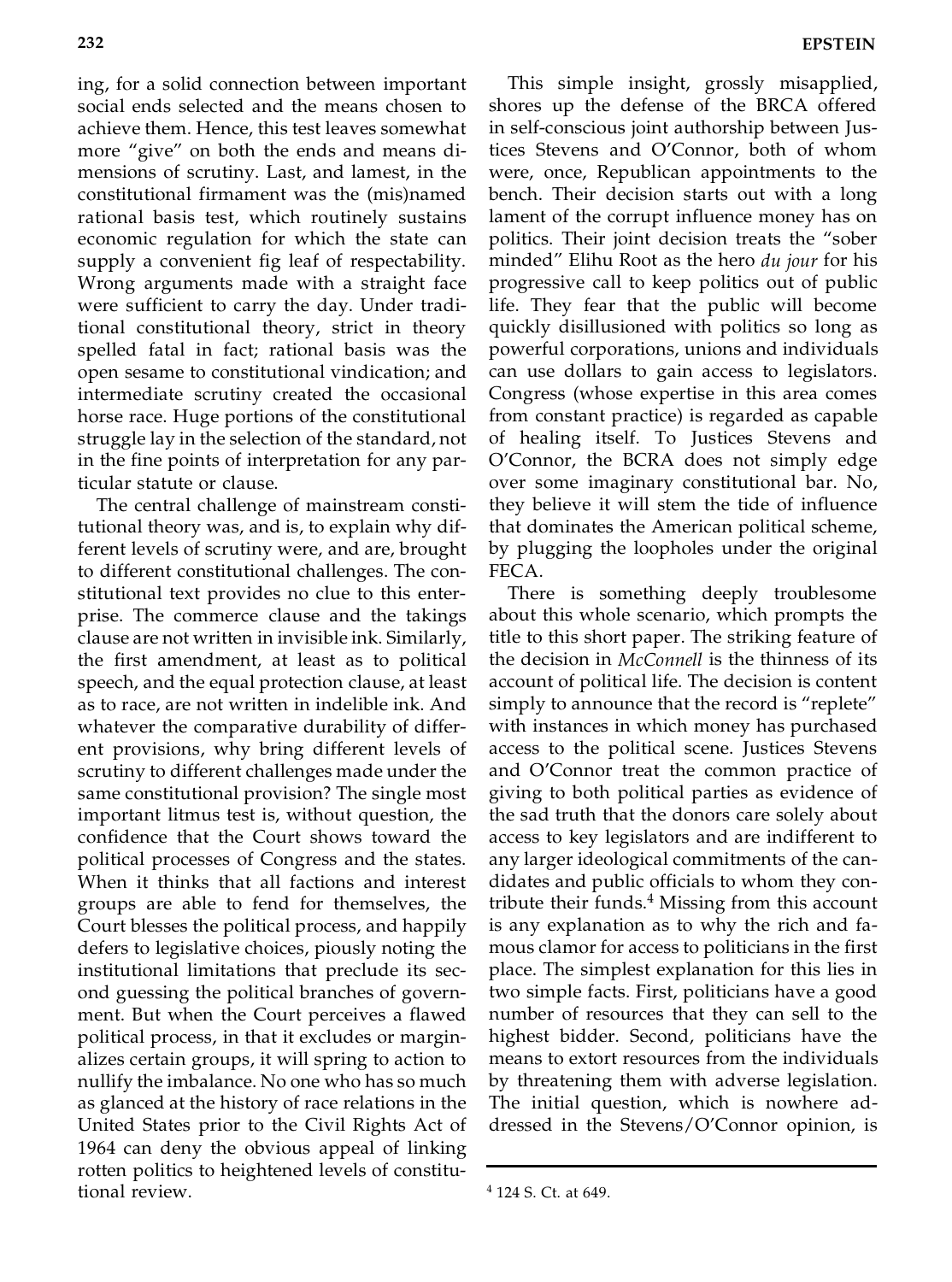how it is that politicians obtain the power to do the bidding of special interests (against whom we should all rightly rail) in the first place.

The answer to this question lies in the problem of double deference. The initial round of deference is not connected with the short term activities within the political process, but rather with the larger question of what it is that legislators (aka politicians) should do in the first place. The second round of deference arises in part because of the Supreme Court itself, which, in its relaxation of the protection of property rights and economic liberties, has created an unnecessary increase in the opportunities for politicians to trade on their office. The first-best solution in these instances is not to regulate the flow of campaign funds directly, but to defuse the entire process by removing the possibility of extensive forms of property and economic regulation from the legislative plate in the first instance. Much of the source of difficulty in this area stems from such decisions as *Euclid v. Ambler Power*,<sup>5</sup> insofar as it deals with zoning, and *Nebbia v. New York*,<sup>6</sup> insofar as it deals with price controls. We are likely to do far better as a nation by rejoicing in the present toothless nature of campaign finance regulation on the one hand and by cutting out large chunks of the state power to regulate economic and social affairs on the other. Strong constitutional safeguards on both levels are better than the current situation which recognizes congressional (and state) dominance in both areas. If Congress has less to sell, the usual suitors will pay far less for access to its chambers. Let me first examine the irreducible element of politics in public life and then turn to the interconnection between state regulation of the economy and campaign finance reform.

#### **ON THE NECESSITY OF POLITICAL INTRIGUE**

Any analysis of campaign finance must begin with the sober recognition that no matter how political institutions are organized, interest groups will seek out elective officeholders with political power. Society turns to government to provide a set of collective goods that no set of voluntary transactions can provide.

As the general economic theory of public goods indicates, peace, good order, and social infrastructure cannot be efficiently supplied by voluntary markets because the ostensible benefits that they create must be given to all so long as they are given to one. Since they are nonexcludable, everyone has an incentive to freeload on the actions of others.<sup>7</sup>

Ordinary politics would be relatively tame if these so-called public goods were really "goods," by which I mean all individuals enjoyed the goods and all detested the public bads. If the only differences among individuals were on the intensity of their preferences, the task of governance would be to match benefits and costs, such that, ideally, each individual would receive a value from the public good greater than the taxes and other resources that he was required to contribute to it. With this happy scenario no public bads would ever be created: so long as all individuals attach the same "sign" to any given public expenditure, no one will lobby to spend resources for public "goods" shunned by all. The freeriding that remains should be capable of resolution in any society in which all individuals share a single fundamental conception of good and bad.

Unfortunately politics is difficult because public goods in the economic sense are not public *goods* in that decisions favored by some are opposed by others. Should the United States decide to intervene in some foreign conflict on the side of A or B? Should it build this or that dam? Should it put the street lamp on a corner where the light is welcomed by some citizens but proves an annoyance to others? Each of these quintessential public decisions, large and small, will please some individuals, aggrieve others, and leave some in between. The only open question is which individuals will fall into which class.

This skewed distribution of payoffs works itself back into the incentive structure of the various interest groups. If outcome A is worth  $+1000$  to one group and outcome B is worth  $-1000$ , then group A members have a built in

<sup>5</sup> 272 U.S. 365 (1926).

<sup>6</sup> 291 U.S. 502 (1934).

<sup>7</sup> Mancur Olson, The Logic of Collective Action (1965).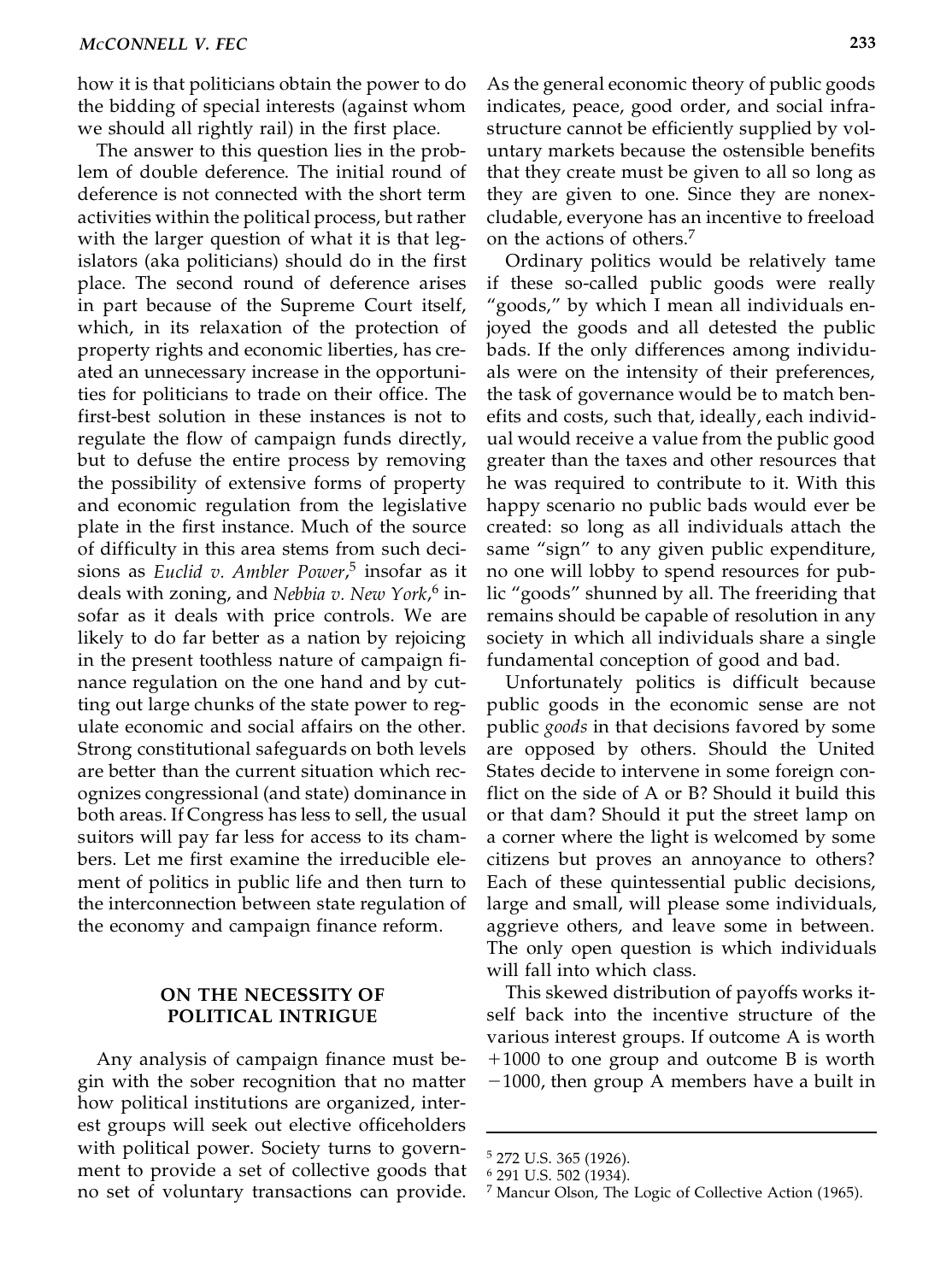reason to spend private resources to push the public decision in their direction. Their opponents have the same motivations but opposite interests. This process can consume enough resources to make all outcomes inferior to doing nothing at all. Yet by the same token, there is a crude and approximate sense in which God favors the larger battalions, so that the groups that can amass larger resources may be more likely to advance some net social goods, assuming some single metric captures the gains and losses of all individuals.

One obvious way to influence outcomes is to change the mix of the political figures who make the critical choices. Greater resources are devoted to public elections as the overall stakes increase. There are, however, difficulties in executing this program because the election of a candidate does more than influence any single decision. Public officials vote on countless issues. It is therefore risky business to invest too many resources in a candidate who may support you on one issue but oppose you on the next. Those expenditures are of uncertain value because of the difficulty of figuring out which other interest groups will invest, positively or negatively, in a candidate whose election members of a single group either support or oppose. There is little doubt that, even in the absence of regulation, political actors who care deeply about single issues will choose to put more of their resources in groups that lobby the issue, rather than in electing candidates whom they hope will be more sympathetic to their cause. Viewed in this light, it makes perfect sense for corporations, unions and prominent individuals to secure access to key officials, precisely because they do not know the issues that will matter come the next term, but do want an audience to whom they can make their case, whatever the issue turns out to be.

At this point, we can be confident that the Supreme Court is correct insofar as it suggests that purchased access to key candidates will work itself through to "change legislative outcomes."<sup>8</sup> Big deal. Some showing that the legislative outcomes under the current porous regime are *worse* than those under this new regime is needed to bridge the gap. Here not a single word written by Justices Stevens or O'Connor tends to support that stronger result,

and for good reason. First, they have no descriptive account as to how the influence works in any particular case. Nor is it easy to supply a description. Soft money contributions are only a fraction of the total revenues that are spent on political campaigns. The money spent by one group may well neutralize that spent by another. All soft money may well be dwarfed by the expenditures that independent pundits make about elections, including those who rail against the evils of soft money. The money that is spent could have beneficial consequences, by reducing the costs of investigation to Congress about the consequences of various forms of legislation. The huge consequences of political decisions don't disappear because of a soft money or issue ad ban. Resources will surely be redirected to other activities that could be better or worse than the ones that they displace. Yet the changes in strategies in response to the legislative behaviors are nowhere taken into account.

Second, Justices Stevens and O'Connor have no normative view whatsoever as to what counts as good or bad legislation. In dealing with the classical public choices, that view is the only proper approach to such things as what kind of war should (or should not) be waged in Iraq, and whether Taiwan should be treated as an independent sovereign. Unfortunately, however, we do know one point about the current situation which does point to a systematic bias. As Justice Scalia pointed out in his dissent, each and every prohibition found in the BCRA—surprise!—tends to favor incumbents who already enjoy the benefits of office over the outsiders who do not.<sup>9</sup> The case is one in which the formal equivalence of regulation on insiders and outsiders is matched by a disparate impact. It takes no public choice genius to realize that all incumbents share a common desire to resist involuntary turnover in public office. Yet there is no explanation by the Court as to how the entrenchment of incumbents offers even the slightest assistance to democratic theory. As that is the case, then the usual rule on strict scrutiny as it applies to political speech should not be displaced by some ad hoc

<sup>8</sup> 124 S. Ct. at 664.

<sup>&</sup>lt;sup>9</sup> Id. at 720–21.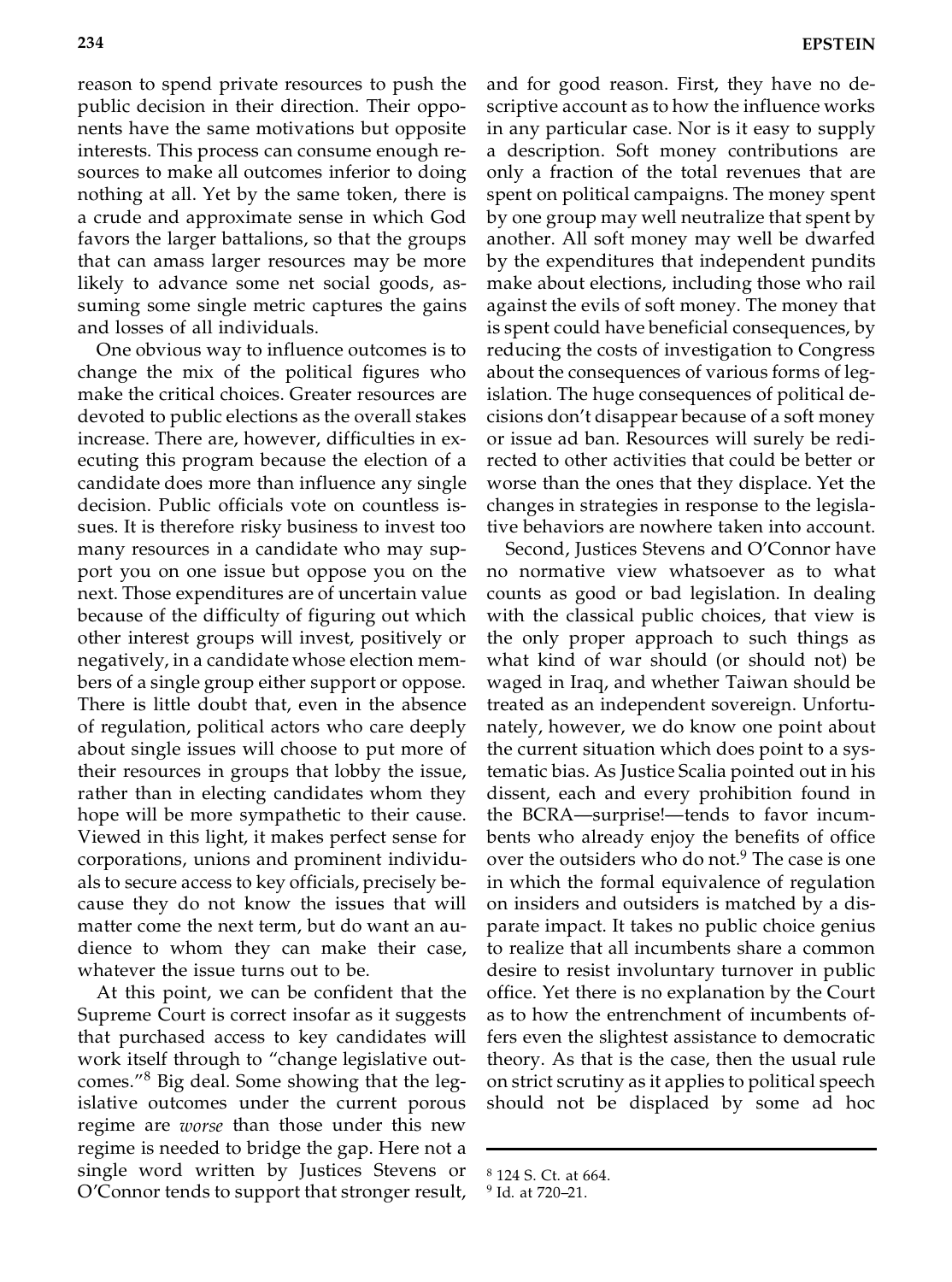(intermediate?) standard of "closely drawn" scrutiny, whose sole function is to stifle facial challenges while holding out some nebulous promise to consider some as-applied challenge long after the basic system has taken hold. I conclude, therefore, that for decisions that do belong in the public space, the deference afforded by the Court counts as a major compromise of the traditional guarantees of freedom of speech. The reduction of available information from all sources, the high cost of administrative regulation and the skew that it places on political discourse should have sent the BCRA to an early and ignominious death. How ironic it is that the Supreme Court is prepared to defer to Congress on the regulation of free speech after its own expose' of the sorry system of electoral politics that selected its members!

#### **THE SECOND FORM OF DEFERENCE**

The sins of this new found judicial deference on matters of speech have been, to say the least, mightily compounded by a second, regrettable, form of deference that has long been a fixture in American constitutional law. Much of the lobbying in Congress does not take place with respect to the indisputable public functions of government. Rather, it is directed to the regulation of economic affairs broadly construed within the economy. Here of course its sorry description of congressional politics should have led the Supreme Court to look with suspicion on the endless scads of special interest legislation that pour forth from Congress and the states. But the usual bromides of congressional expertise and judicial incompetence have led to a wholesale judicial capitulation of oversight over regulation. The simplest way to make the basic point is to examine Justice Stevens's and O'Connor's example of the clever ruse that the milk industry used to amass hefty sums to aid Richard Nixon's reelection campaign in order to promote its case for minimum price supports.<sup>10</sup> An organized raft of small contributions allowed the industry to evade the spending and disclosure limitations in the then applicable campaign regulation. Well they should, in light of the hefty difference between

the competitive and monopoly (controlled) price.

On this issue, however, as opposed to the grand affairs of state, it is possible to issue a categorical denunciation of the legislation passed at the behest of the dairy industry. The monopoly situation reduces output, raises prices, undercuts consumer surplus and blocks new entry, all of which are cardinal economic sins. It is for that reason that the system of minimum price supports arguably would *not* have withstood scrutiny under the early doctrines that allowed Congress and the states to regulate prices only in those industries "affected with the public interest."<sup>11</sup> In its best meaning, the term meant that the state could regulate the maximum rates of a monopoly industry but could not prop up the minimum rates of a competitive industry. The former task is hard to discharge, and may well be counterproductive. But at least the ends are intelligible even if the means are uncertain. The latter task is costly and socially destructive, but in *Nebbia v. New York*,<sup>12</sup> an otiose Supreme Court brushed aside all qualms about rate regulation and blessed New York's effort to prop up its dairy cartel.

This fundamental structural decision to allow Congress and the states to flip freely between competition and monopoly changes the political landscape by allowing the maneuvers that Justices O'Connor and Stevens denounce. Once this new power is conferred upon the legislature, farmers on the one side and consumer groups on the other will descend on Washington and state capitals in order to state their case. There is now some new bauble that Congress can sell, and some cushy preference that Congress can threaten to remove, so that the level of political discretion translates into a greater opportunity for abuse and intrigue. Justice Stevens (who today never supports the constitutional protection of property rights) and Justice O'Connor (who sometimes does) could have done a far greater service to the cause of

<sup>10</sup> 124 S. Ct. at 646–47 n. 6.

 $11$  The history is complex. For my account of the ambiguities, see Richard A. Epstein, Let the Shoemaker Stick to His Last: A Defense of the "Old" Public Health, 46 Perspectives in Biology and Medicine S. 138, S141–142 (2003).  $12$  291 U.S. 502 (1934).